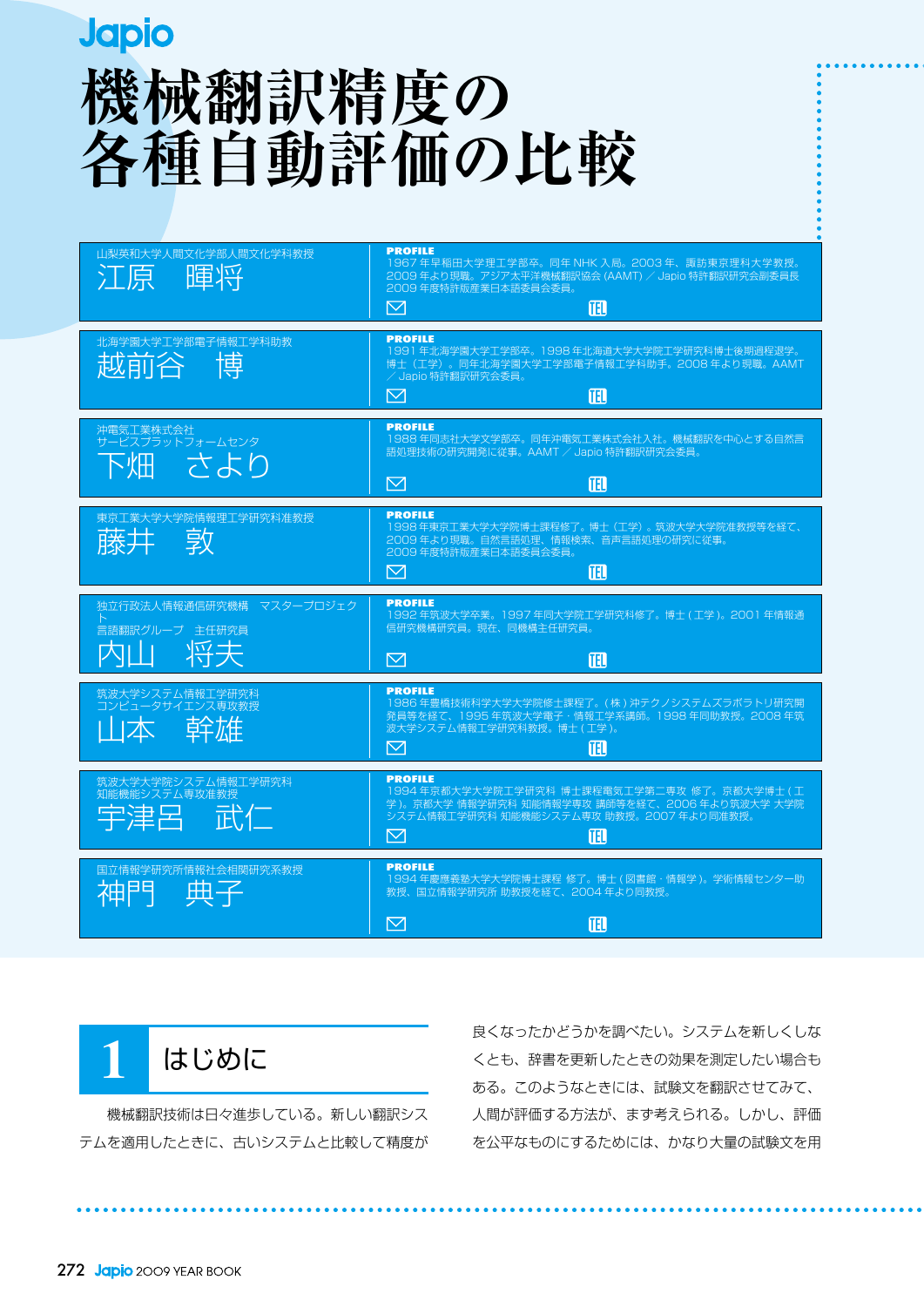

いなければならず、人手評価にはコストがかかる。何と か自動評価ができないであろうか。

こうした要望から生まれたのが自動評価基準 BLEU\*1 である。BLEU では正解とみなせる基準翻訳 文 (reference) を用意して、機械翻訳結果と基準翻訳 文の近さをある式に基づいて測り、近い機械翻訳結果は 精度が高く、遠い場合は低いと評価するものである。翻 訳では基準翻訳文が一通りとは言えないので、複数の基 準翻訳文を用意して測定するのが一般的である。このよ うに BLEU は機械翻訳の自動評価方法を初めて提案し たという意味で画期的であるが、問題も多く、その後、 多く種類の自動評価基準が提案されている \*2。

本文では、いくつかの自動評価基準の良否をメタ評価 した結果について概説する。詳細は文献 \*3 を参照され たい。

## **2** 評価方法

自動評価基準の良否をメタ評価する評価方法とし て、人手評価の結果である正確さ (adequacy) と流暢 さ (fluency) と自動評価結果との相関係数を比較する ことを行った。人手評価との相関が大きいほど良い自 動評価基準である。相関係数としては、Pearson の相 関係数と Spearman の順位相関係数を用いた。試験 文としては、人手評価結果のある NTCIR-7 (NII Test Collection for Information Retrieval systems の 第 7 回目の workshop\*4) のデータを用いた。原文は 日本語で 100 文である。これらはすべて、公開特許 公報から選ばれた文である。英語の基準翻訳文の数は 各原文に対して 4 文ずつを用意した。そのうち、1 文 は USPTO の Patent grant data の 中 で、patent family として日本文に対応する英文を用いた。他の 3 文は、新たに人手で翻訳して作成した。機械翻訳システ ムとしては NTCIR-7 に参加した日英システムの中で、 14 システムを対象とした。これらのシステムのうち、 2 システムは規則方式、11 システムは統計方式、1 シ

ステムは用例方式の機械翻訳システムである '。 よって 機械翻訳文の数は 1,400 文である。人手評価は 3 人 の評価者によって行い、相関係数の計算には 3 人の中 央値を用いた。メタ評価の対象となる自動評価基準とし ては、筆者らが提案した基準である IMPACT と NMG-WN を含め、以下の 8 種類のものを用いた。

- ・IMPACT (Recursive acquisition of Intuitive comMon PArts ConTinuum) \*5
- ・ROUGE-L (Recall-Oriented Understudy for Gisting Evaluation) \*6
- · BLEU<sup>2</sup> (Bilingual Evaluation Understudy) \*1
- ・NIST (National Institute of Standards and Technology) \*7
- ・WN (Word Number)
- ・NMG-WN (Normalized Mean Grams, Word Number) \*8
- ・METEOR (Metric for Evaluation of Translation with Explicit ORdering) \*9
- ・WER (Word Error Rate) \*10

### **3** 評価結果

評価結果を図 1 から図 3 に示す。図 1 は adequacy との相関係数で、棒グラフの左側は Pearson の相関 係数、右側は Spearman の順位相関係数である。図 2 は fluency との相関係数であり、棒グラフの意味 は図 1 と同じである。図 3 は統計方式 (SMT) と規則 方式 (RBMT) の相関係数の比較である。棒グラフの 左側が統計方式、右側は規則方式である。ここでは、 adequacy に対する Pearson の相関係数を示した。

これらの図から以下のことが言える。

自動評価基準の中で、IMPACT、ROUGE-L、NMG-WN、WER が比較的に性能が良い。

Pearson の相関係数と Spearman の順位相関係数 では大きな差がない。

adequacy と fluency を比較すると、adequacy の

1 機械翻訳の方式は、大きく、規則方式 (RBMT)、用例方式 (EBMT)、統計方式 (SMT) の 3 種類に分けられる。  $^2$  元来文書単位の評価基準である BLEU を文単位の評価に用いるため、若干変更している。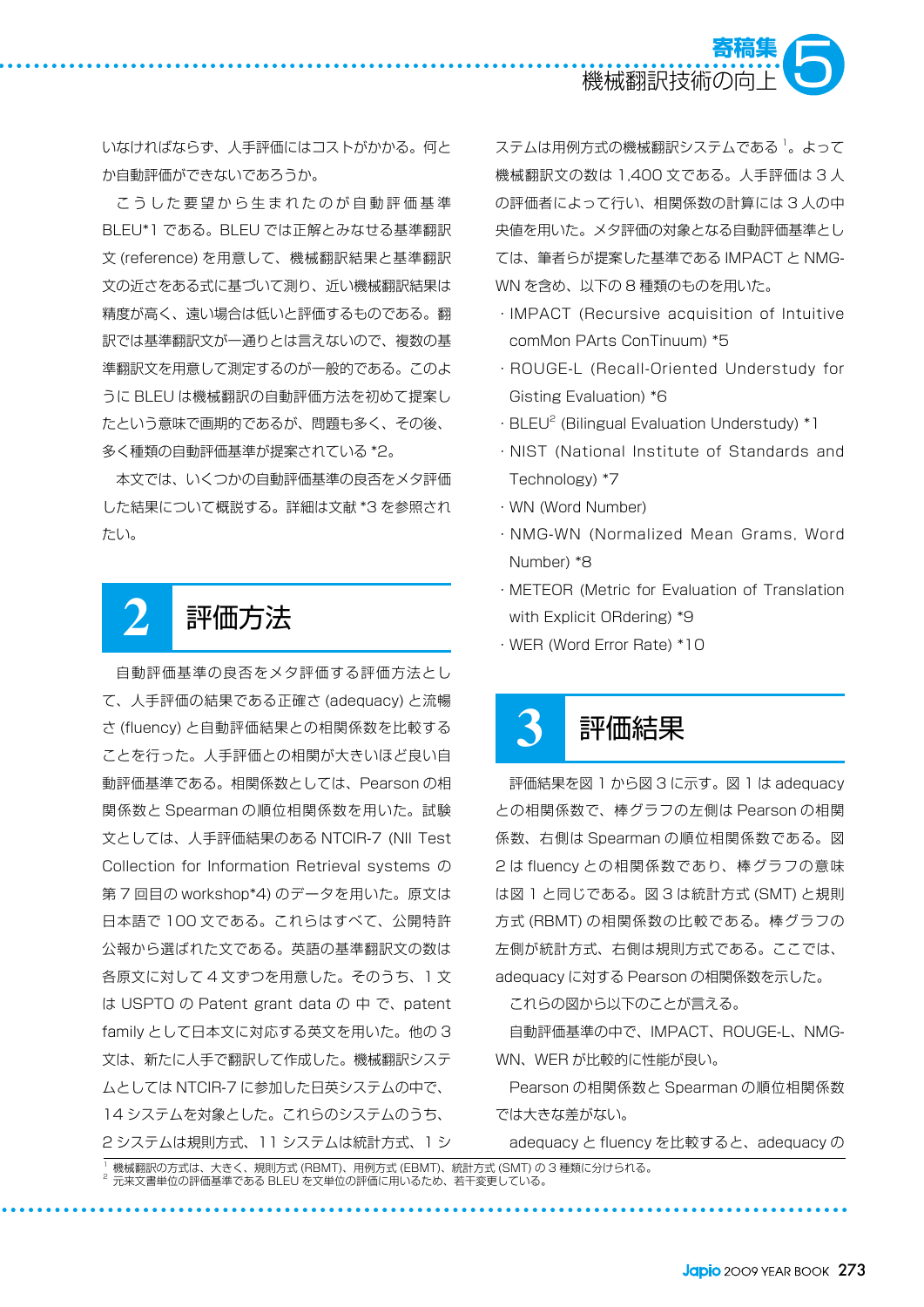

方が全般に相関が大きい。つまり、正確さ (adequacy) の評価の方が流暢さ (fluency) の評価より、自動評価の 性能が高い。



図 1 Adequacy との相関係数 Pearson:左、Spearman:右









図 3 より、IMPACT は統計方式で高性能を発揮し、 NMG-WN は統計方式・規則方式によらず、一定の性能 を持っていることが分かる。

# **4** おわりに

8 種類の自動評価基準について、人手評価との相関を とることで、基準としての良否をメタ評価した。その結 果、筆者らが提案する IMPACT や NMG-WN が比較的 良い基準であることが分かった。しかしながら、正確さ (adequacy) の評価より流暢さ (fluency) の評価で、相 関が低いことが分かり、課題が残った。今後は評価基準 に構文情報を考慮するなどして、一層の性能向上を図り たい。

#### 参考文献

- \*1 Kishore Papineni, Salim Roukos, Todd Ward, Wei-Jing Zhu : BLEU: a Method for Automatic Evaluation of Machine Translation, Proc. of ACL2002, 2002.
- \*2 安田圭志、隅田英一郎:機械翻訳の研究・開発にお ける翻訳自動評価技術とその応用、人工知能学会誌、 Vol.23、No.1、pp.2-9、2008.
- \*3 Hiroshi Echizen-ya, Terumasa Ehara, Sayori Shimohata, Atsushi Fujii, Masao Utiyama, Mikio Yamamoto, Takehito Utsuro and Noriko Kando: Meta-Evaluation of Automatic Evaluation Methods for Machine Translation using Patent Translation Data in NTCIR-7, Proc. of MT Summit XII Workshop on Patent Translation, pp.9-16, 2009.
- \*4 Atsushi Fujii, Masao Utiyama, Mikio Yamamoto and Takehito Utsuro: Overview of the Patent Translation Task at the NTCIR-7 Workshop, Proc. of 7th NTCIR Workshop Meeting on Evaluation of Information Access Technologies: Information Retrieval, Question Answering and Cross-lingual Information